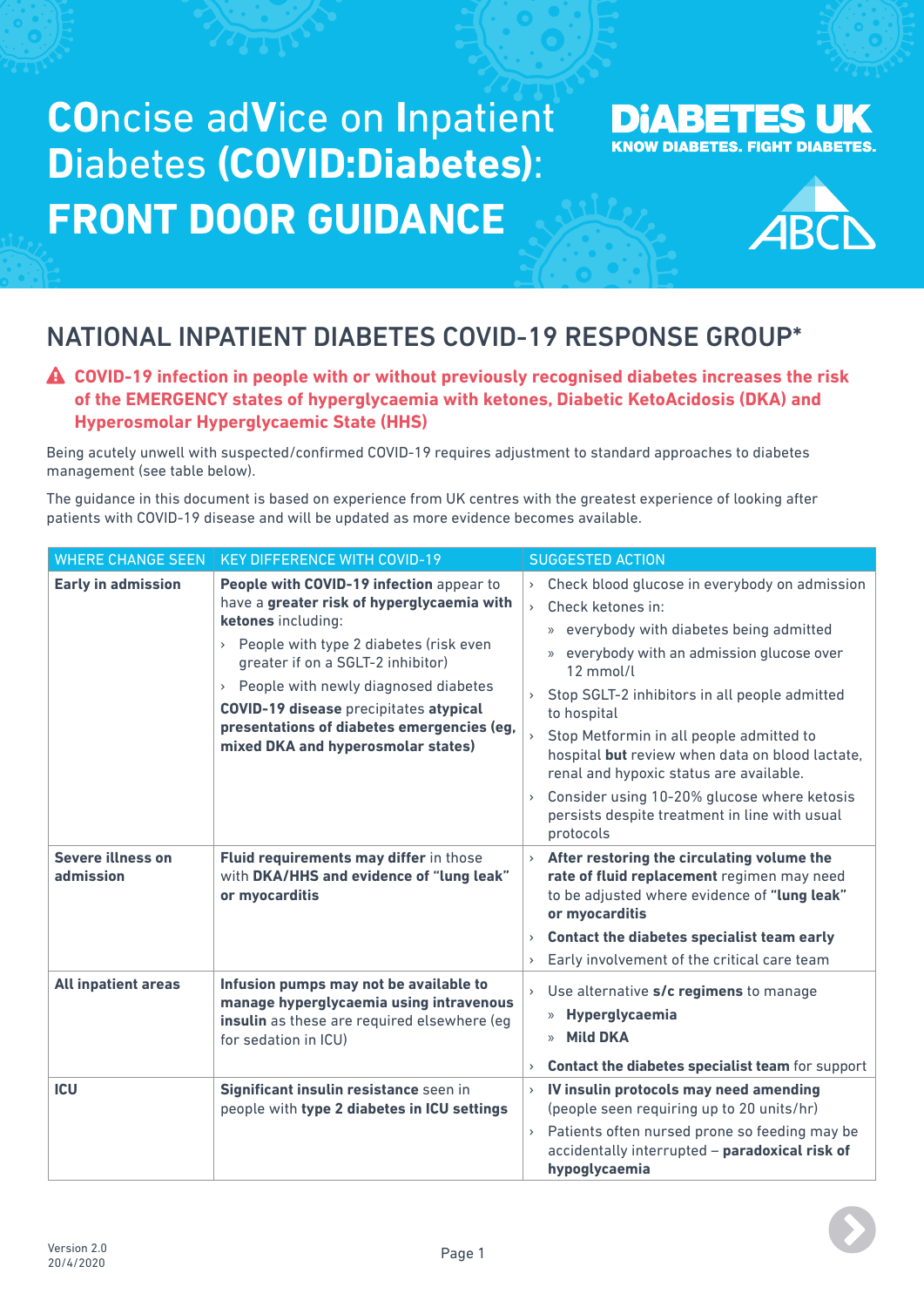### CONCISE ADVICE ON INPATIENT DIABETES (COVID:Diabetes): **GUIDANCE**

COVID-19 infection in people with or without previously recognised diabetes increases the risk of the EMERGENCY states of hyperglycaemia with ketones, Diabetic KetoAcidosis (DKA) and Hyperosmolar Hyperglycaemic State (HHS)